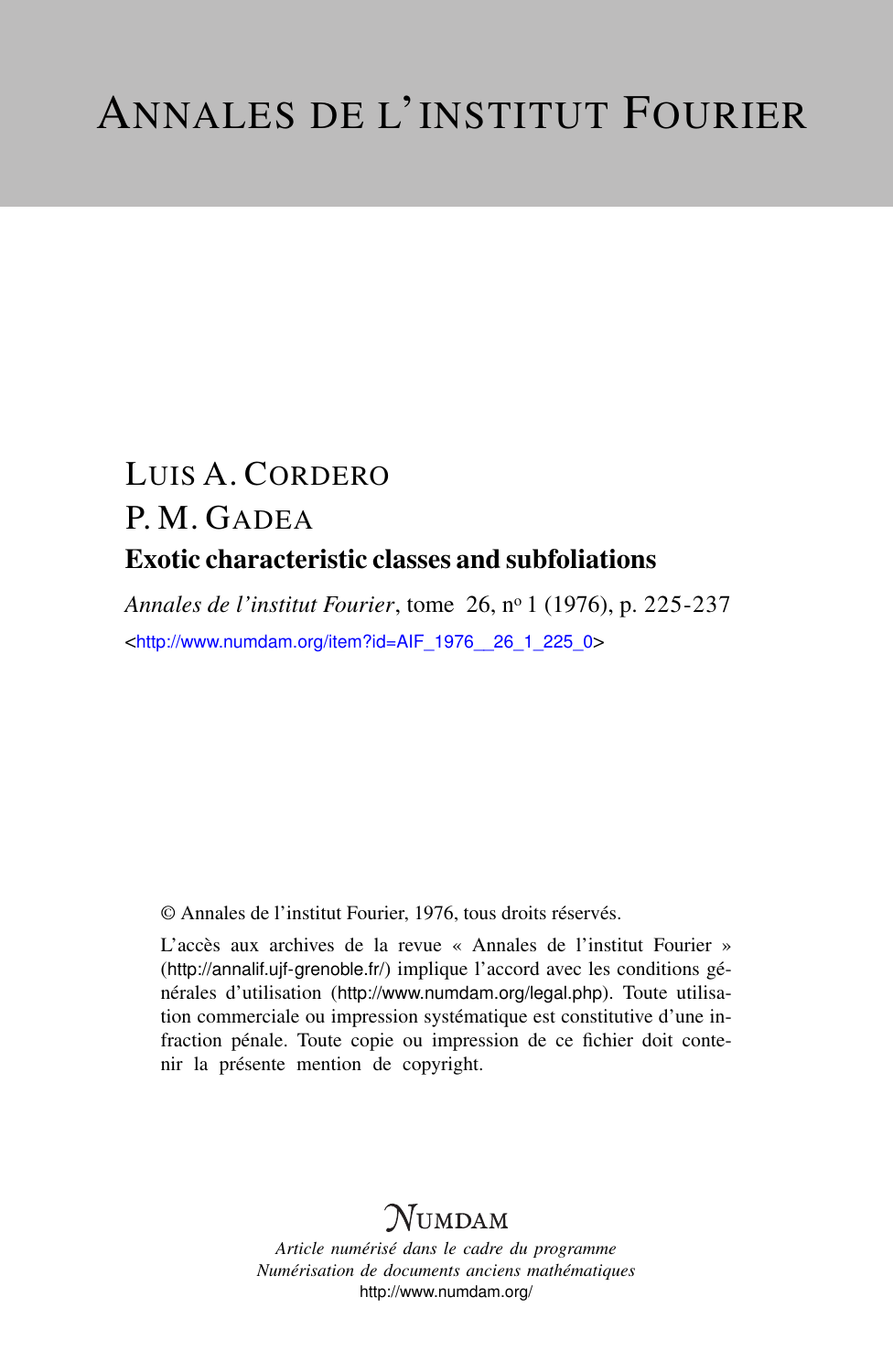# **EXOTIC CHARACTERISTIC CLASSES AND SUBFOLIATIONS**

#### **by Luis A. CORDERO and P.M. GADEA (\*)**

## **1. Introduction.**

The development in the last years of the study of topological invariants associated to a foliated structure on a differentiable manifold(\*\*) (usually called exotic characteristic classes of the foliation) has been well known.

Within the general context of this study, the following problem appears in a canonical way : let M be a differentiable manifold on which two foliations  $F_1$  and  $F_2$  are defined, and such that  $F_1 \subset F_2$ , that is, every leaf of  $F_2$  is, itself, foliated by leaves of  $F_1$ ; briefly,  $F_1$  is said to be subfoliation of  $F_2$ ; in fact, this geometrical structure on M can be described as a special type of multifoliate structure (in the sense of Kodaira-Spencer  $({8})$ ); now, we present two questions : 1) does a relation exist between exotic classes of  $F_1$  and  $F_2$  ?, and 2) : is it possible to give a topological obstruction to the existence of such a structure on M ?.

In this paper we give the answer to these questions, by studying the problem through a more general situation and using Lehmann's techniques  $({9}, {10})$ . For this purpose, we consider the following situation : let  $Q_i$ ,  $i = 1, 2$ , be two  $G_i$ -principal fibre bundles over M, and let  $\Pi$  :  $Q_1 \rightarrow Q_2$  be a morphism of principal fibre bundles (over the identity of M) ; by an appropiate choice of connections on these fibre bundles we point out a relation between the images of Lehmann's exoticism associated to those connections (Theorem 4.5) ; in the special case of  $F_1$  and  $F_2$ , two foliations as above, that relation gives the answer to our questions : every exotic characteristic class of  $F^2$  is also an

(\*) This author's work has been supported by a fellowship ofC.S.I.C. (Spain).

(\*\*) Always manifolds will mean paracompact differentiable manifold of  $\cos$   $C^{\infty}$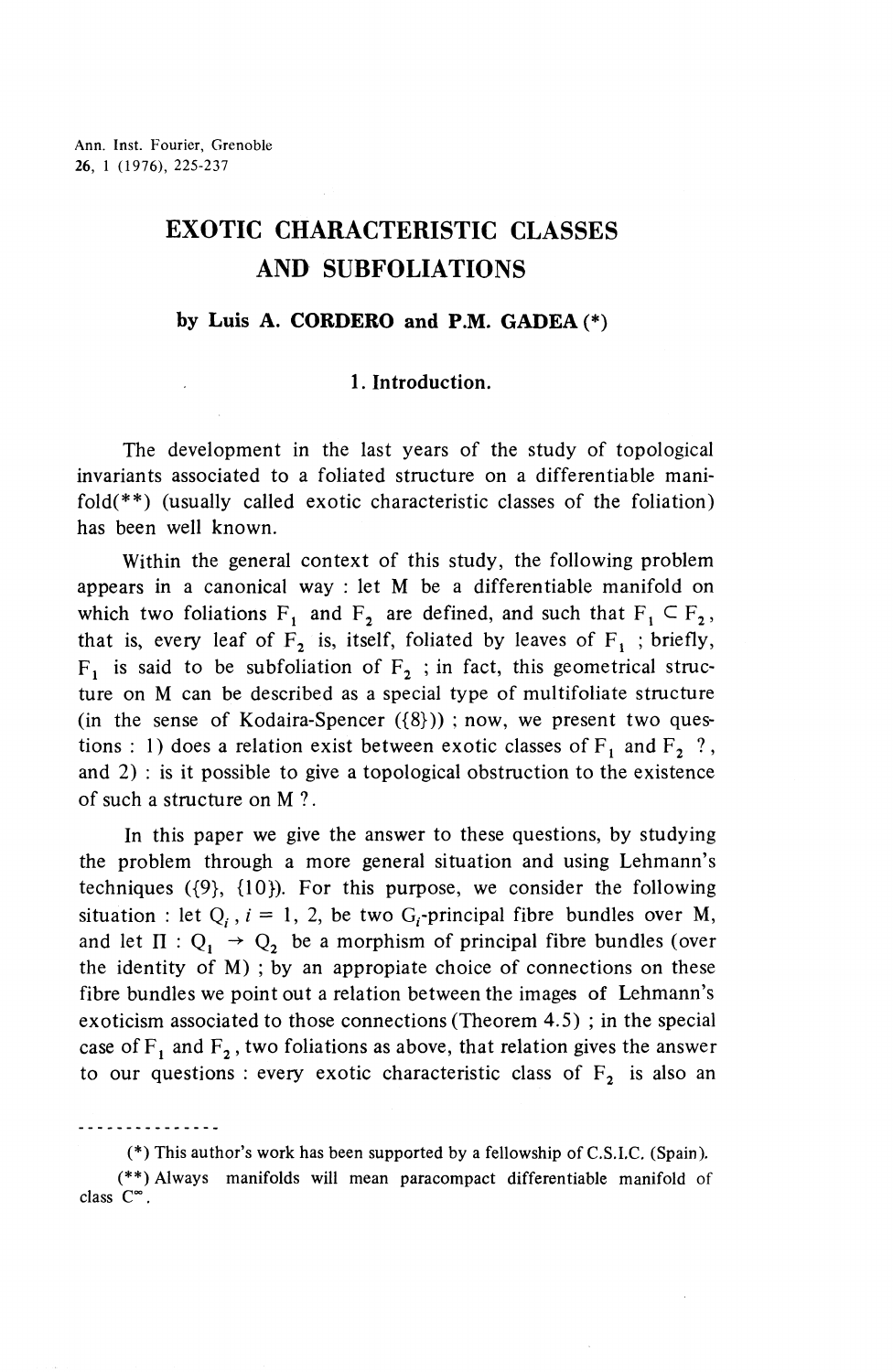exotic characteristic class of  $F_1$ ; in fact, this result can be expressed as a topological obstruction  $F_1$  to be a subfoliation of  $F_2$ .

## **2. Notations and basic concepts.**

Let M be a differentiable manifold. We shall denote  $\mathcal{H}(M)$  the Lie algebra of vector fields and  $A^*(M)$  the exterior algebra of differential forms on M.

Given a G-principal fibre bundle  $E \rightarrow M$ , G being the structural Lie group,  $\omega$  indistinctly denotes an (infinitesimal) connection on the bundle or the 1-form of that connection ;  $I(G)$  is the algebra of invariant polynomials over the Lie algebra  $G$  of  $G$ ; I(G) is a graded algebra,  $I(G) = \bigoplus_{k \geq 0} I^k(G)$  and  $I^+(G)$  denotes its maximal ideal

$$
I^+(G) = \underset{k \geq 1}{\oplus} I^k(G).
$$

Denote by  $\lambda_{\omega} : I(G) \rightarrow A^*(M)$  the Chern-Weil homomorphism, defined by  $\lambda_{ij}^f(f) = f(\Omega)$ , for  $f \in I(G)$  and  $\Omega$  being the curvature form of  $\omega$ . If I = [0, 1] is the unit interval,  $\int_0^1 : A^k(M \times I) \to A^{k-1}(M)$ denotes the integration along the fibre of  $M \times I \rightarrow M$ . If  $\omega'$  is another connection on E, we write  $\left[\overline{\omega,\omega}'\right]$  the connection on E  $\times$  I  $\rightarrow$  M  $\times$  I defined by

$$
[\overrightarrow{\omega}, \omega'](\frac{\partial}{\partial t}) = 0, [\overrightarrow{\omega}, \omega']|_{E \times \{t\}} = t \omega' + (1 - t) \omega
$$

and by  $\Delta_{\omega,\omega'} : I^k(G) \to A^{2k-1}(M)$  the composition  $\int_1^1 \cdot \lambda_{\omega'}$ .

As it is well known,  $\lambda_{\omega}$  induces an homomorphism  $\lambda$  :

$$
I(G) \rightarrow H^{even} (M, R)
$$

which is independent of  $\omega$ .

Let  $J \subset I(G)$  be a homogeneous ideal ;  $\omega$  is said a J-connection if  $\lambda_{\omega}(f) = 0$  for every  $f \in J$ . If P denotes a property of the degree of elements of I(G), J(P) denotes the homogeneous ideal generated by the elements satisfying the property P. For example, if dim  $M = n$ , every connection on E is a  $J(>\frac{n}{2})$ -connection.  $\langle \nabla \left[\frac{1}{2}\right]$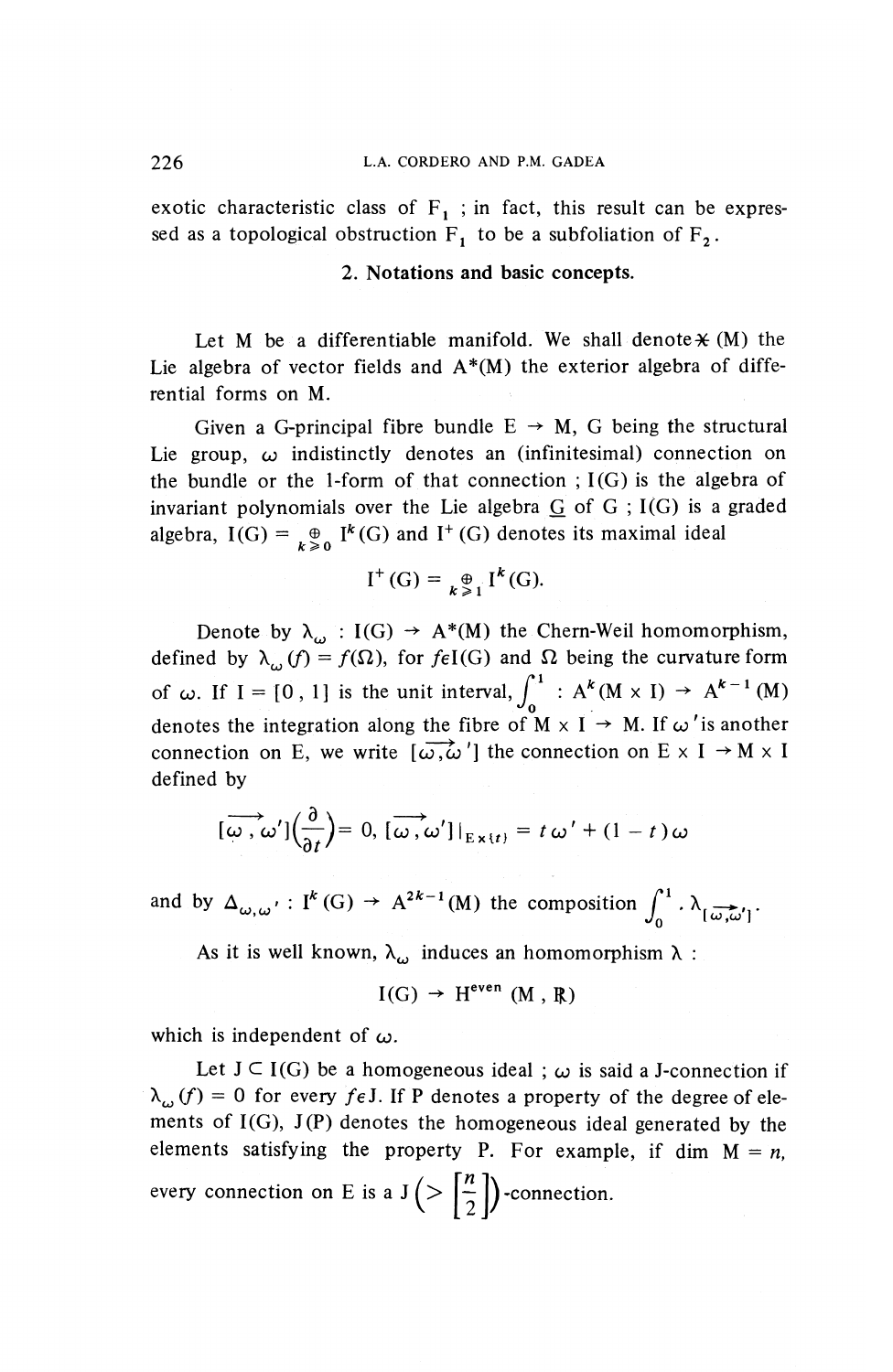If  $G = Gl(q, R)$ , it is  $I(G) = R[c_1, \ldots, c_q]$ , where  $c_1, \ldots, c_q$ are the usual generators given by

$$
\det(I + t A) = 1 + \sum_{i=1}^{q} c_i(A) t^i, \text{ for every } A \in \mathcal{G} \setminus \{q, \mathbb{R}\}
$$

If  $Q \rightarrow M$  is a vector bundle,  $\nabla$  denotes the derivation law of a linear connection on Q, Thus, every metric connection on Q is a J (odd)-connection.

If  $Q \rightarrow M$  is the normal bundle of a foliation on M, of codimension q, and  $\nabla$  is a basic connection on Q (in the sense of Bott ( $\{1\}$ )), then  $\nabla$  is a  $J(\geq q)$ -connection.

### **3.The Lehmann's exoticism (({9}), ({10})).**

Let E be a G-principal fibre bundle on M. Consider J, J' homogeneous ideales of  $I(G)$ ; if  $f \in I^k(G)$ , we write

$$
\overline{f} = f \text{ (mod J)}, \overline{\overline{f}} = f \text{ (mod J')}
$$

and introduce a graduation on the quotient algebras  $I(G)/J$ ,  $I(G)/J'$ by deg  $\overline{f}$  = deg  $\overline{f}$  = 2k, for every  $f \in I^k(G)$ ; also, we shall denote  $\Lambda(I^+(G))$  the exterior algebra over **R** generated by the elements of  $I^+(G)$  and define a graduation on  $\Lambda(I^+(G))$  by deg  $f = 2k-1$ , for every  $f \in I^k(G)$ ,  $k > 0$ . Then, consider the graded algebra

$$
\hat{W}(J, J') = I(G)/J \otimes_R I(G)/J' \otimes_R \Lambda(I^+(G))
$$

and  $I(G)/J$ ,  $I(G)/J'$ ,  $\Lambda(I^+(G))$  are canonically identified to subalgebras of  $\hat{W}(J, J')$ ; I<sup>+</sup> (G) can be identified to one part of  $\Lambda(I^+(G)) \subset \hat{W}(J, J')$ by the isomorphism

$$
h: I^+(G) \to \Lambda^1(I^+(G))
$$

and, if  $G = Gl(q, R)$ , we write  $h_i = h(c_i)$ ,

 $W(J, J')$  is endowed with a structure of graded differential algebra by defining a differential (of degree 1)

$$
d(\overline{f}) = d(\overline{f}) = 0, \text{ for } f \in I(G)
$$

$$
d(f) = \overline{f} - \overline{f}, \text{ for } f \in I^+(G)
$$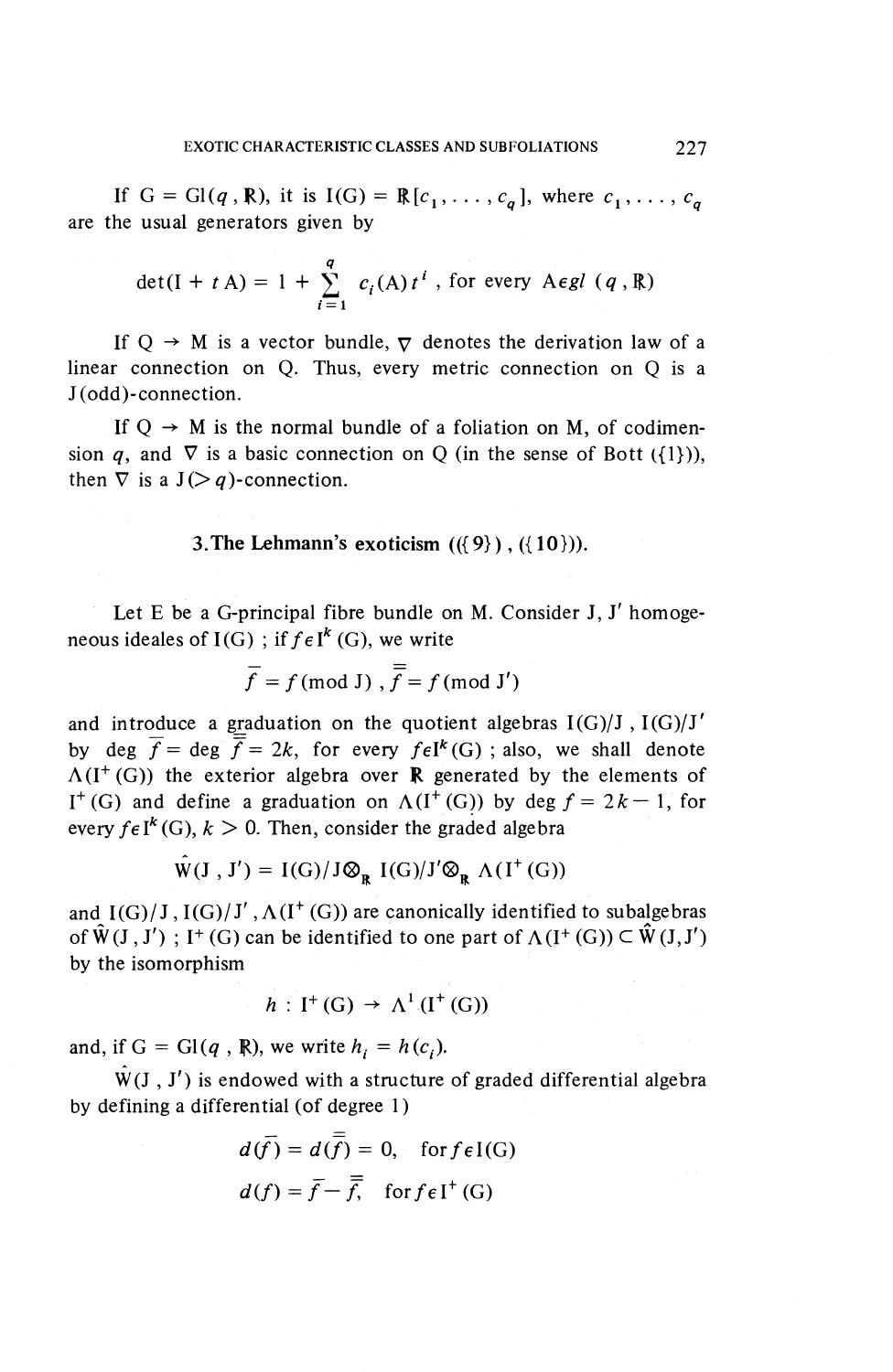and, clearly,  $d^2 = 0$ .

If  $\omega$  is a J-connection and  $\omega'$  is a J'-connection on E, a homomorphism of graded algebras  $\rho_{\alpha\beta}': \hat{W}(J, J') \rightarrow A^*(M)$  is defined by

$$
\rho_{\omega \omega'}(\overline{f}) = \lambda_{\omega}(f)
$$
  
\n
$$
\rho_{\omega \omega'}(\overline{f}) = \lambda_{\omega'}(f)
$$
  
\n
$$
\rho_{\omega \omega'}(f_1 \wedge \ldots \wedge f_r) = \Delta_{\omega, \omega'}(f_1) \wedge \ldots \wedge \Delta_{\omega, \omega'}(f_r) , \text{ for } f_i \in I^+(G)
$$

and, in cohomology,  $\rho$ <sup>*'</sup> ('' '* induces a homomorphism of graded algebras</sup>

$$
\rho^*_{\omega \omega'} : \mathrm{H}^*(\hat{W}(J, J')) \rightarrow \mathrm{H}^*(M, R)
$$

The elements of Im  $p^*_{i\omega}\omega$  are said to be the exotic characteristic classes associated to J, J',  $\omega$  and  $\omega'$ .

Let  $J \subset I(G)$  be a homogeneous ideal and  $\omega_0$ ,  $\omega_1$  two J-connections on E;  $\omega_0$  and  $\omega_1$  are said to be differentiably J-homotopic if there does exist a J-connection  $\tilde{\omega}$  on E  $\times$  I  $\rightarrow$  M  $\times$  I such that

$$
\widetilde{\omega}|_{E \times \{0\}} = \omega_0 \ , \ \widetilde{\omega}|_{E \times \{1\}} = \omega_1
$$

and, in a more general form,  $\omega_0$  and  $\omega_1$  are said to be J-homotopic if there does exist a finite sequence  $\omega_0 = \omega_{s_0}$ ,  $\omega_{s_1}$ ,  $\ldots$ ,  $\omega_{s_k} = \omega_1$  or J-connections such that, for every  $i = 0, 1, \ldots, k-1$ ,  $\omega_{s_i}$  and  $\omega_{s_{i+1}}$ . are differentiably J-homotopic. A set C of connections on E is said to be J-connected if it is not-empty and any two connections in C are J-homotopic.

PROPOSITION 3.1. – Im  $\rho^*_{\mu\nu\rho\sigma}$  depends only on the J-connected *component of*  $\omega$  *and the J'-connected component of*  $\omega'$ *.* 

In particular, if C is the set of basic connections on the transversal bundle Q of a q-codimensional foliation on M and C' is the set of metric connections on Q, Lehmann shows that C is  $J(>q)$ -connected and C' is  $J(odd)$ -connected; moreover, in this case  $W(J(>q),$ J(odd)) has the same cohomology that its subalgebra

$$
WO_q = R [c_1, \ldots, c_q] / J(>q) \otimes_R \Lambda (h_1, h_3, \ldots, h_{(q)})
$$

where *(q)* denotes the largest odd integer  $\leq q$  and  $h_i = h(c_i)$ . Therefore

228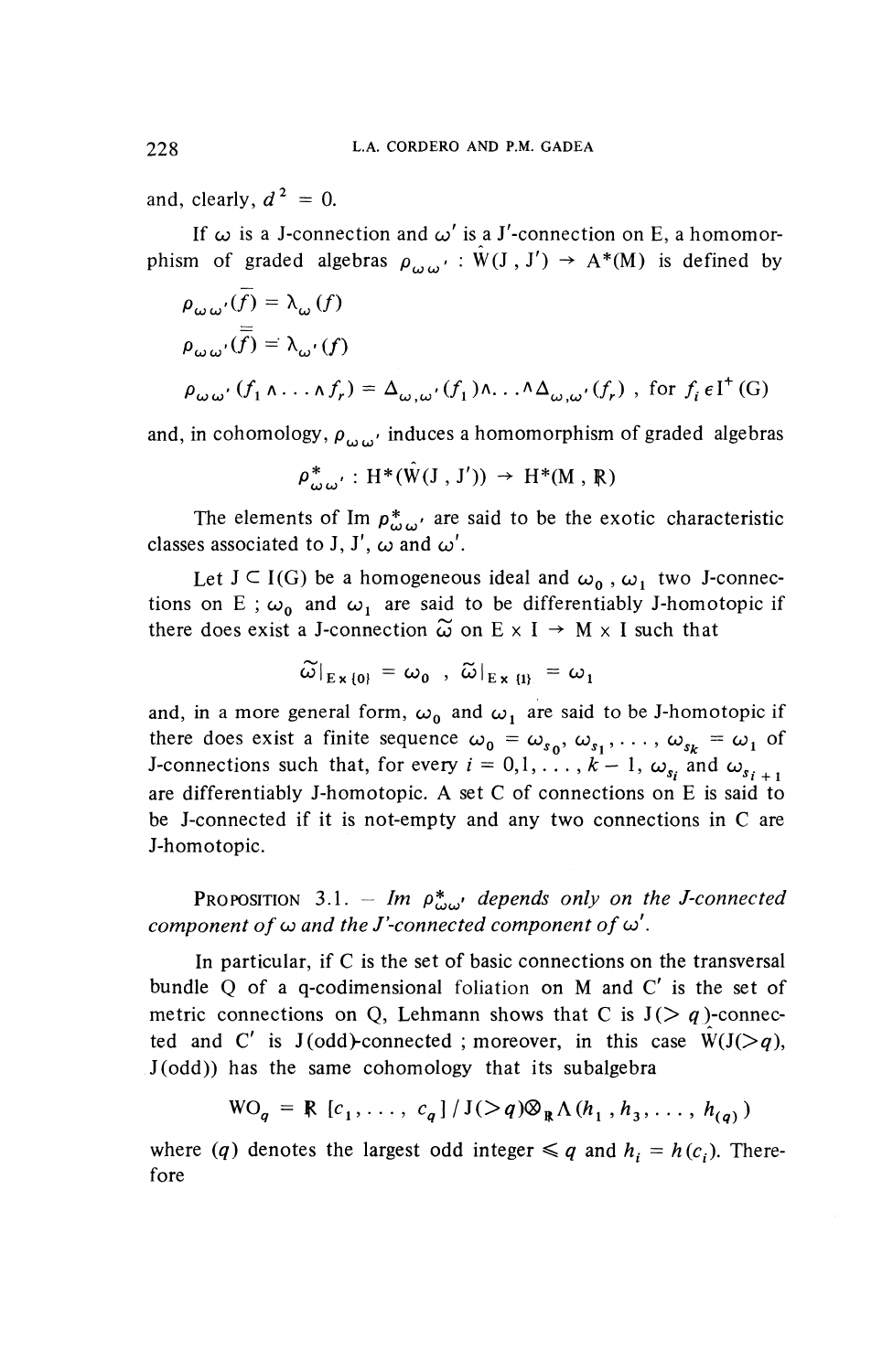PROPOSITION 3.2. - The homomorphism  $\rho_{\nabla\nabla}^*$  :

$$
H^*(WO_\sigma) \rightarrow H^*(M, R)
$$

*does not depend on the choice of*  $\nabla \in \mathbb{C}$  *and*  $\nabla' \in \mathbb{C}'$ *.* 

# **4. Homomorphism of principal fibre bundles and the Lehmann's exoticism.**

In this paragraph we shall consider the following situation : let  $Q_i \rightarrow M$  be a G<sub>i</sub>-principal fibre bundle (i = 1,2) and let



a homomorphism of principal fibre bundles ; also, denote

 $\Pi : G_1 \longrightarrow G_2$ 

the corresponding homomorphism of Lie groups and assume that  $\Pi$  is surjective but not a submersion in general, e.g.

 $d\Pi$ :  $G_1 \longrightarrow G_2$ 

is not of maximal rank in general ; the linear mapping  $d\Pi$  permits to define :

DEFINITION 4.1,  $-$  If  $f \in I^k(G^1), i(f)$  is defined by

$$
i(f) (X_1 \otimes \ldots \otimes X_k) = f(d\Pi(X_1) \otimes \ldots \otimes d\Pi(X_k)),
$$

*for every*  $X_i \in \mathcal{G}_1$ ,  $j = 1,2...k$ 

A direct application of this definition shows

PROPOSITION 4.2. - *For every fel*  $(G_2)$ ,  $i(f) \in I(G_1)$  and

 $i$  : I(G<sub>2</sub>)  $\rightarrow$  I(G<sub>1</sub>)

*is a homomorphism of graded algebras. Moreover, if dH is of maximal rank, then i is infective.*

$$
\mathcal{L}_{\mathcal{A}}(x)
$$

16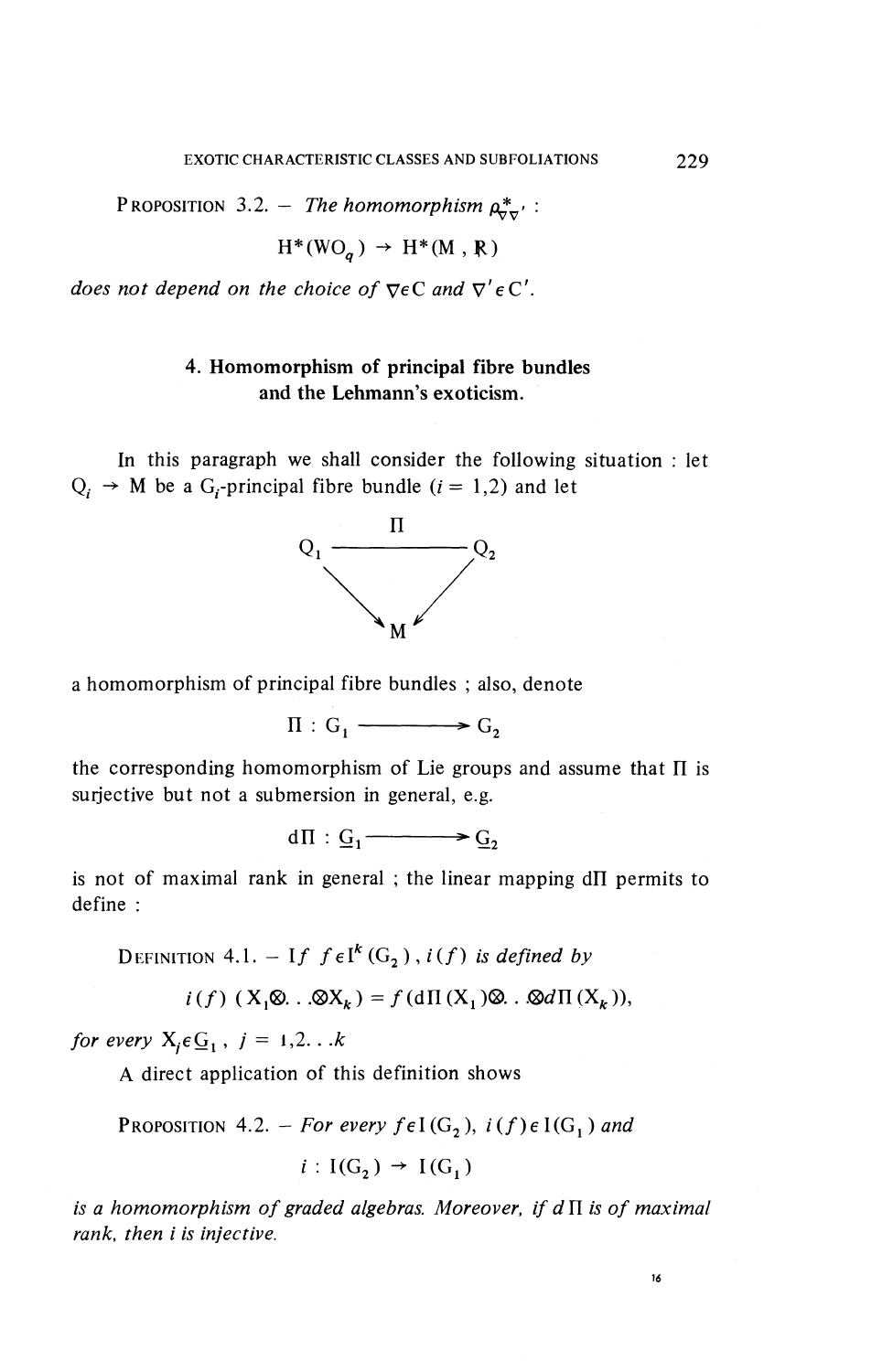Let  $J_2 \subset I(G_2)$  be an homogeneous ideal and  $J_1$  an arbitrary homogeneous ideal of  $I(G<sub>1</sub>)$ , such that  $J<sub>1</sub> \supseteq i(J<sub>2</sub>)$  (in particular,  $J<sub>1</sub>$ could be thought as the homogeneous ideal generated by the elements of  $i(J_2)$ ).

THEOREM 4.3. – Let  $\omega_1$  be a connection in  $Q_1$ , and  $\Omega_1$  its cur*vature form. Then :*

*a)* there is a unique connection  $\omega_2$  in  $Q_2$  such that the horizontal *subspaces of*  $\omega$ <sup>*, are mapped into horizontal subspaces of*  $\omega$ *, by*  $\Pi$ *.*</sup>

*b)* if  $\Omega$ , is the curvature form of  $\omega$ , then

$$
\Pi^* \omega_2 = d \Pi \cdot \omega_1
$$

$$
\Pi^* \Omega_2 = d \Pi \cdot \Omega_1
$$

*c*) if  $\omega_1$  is a J<sub>1</sub>-connection, then  $\omega_2$  is a J<sub>2</sub>-connection.

*Proof. —* a) and b) are well-known results (see Kobayashi-Nomizu, vol I ({7}), p. 79).

In order to prove c), we have to show that, if  $f \in J_2$  with deg  $f = k$ , then  $\lambda_{\omega_2}(f) = 0$ , e.g.

$$
f(\Omega_2)
$$
  $(Y_1 \otimes \ldots \otimes Y_{2k}) = 0$ , for  $Y_1, \ldots, Y_{2k} \in \mathcal{X}(Q_2)$ 

But it suffices to show that when  $Y_i$ ,  $i = 1, ..., 2k$ , is horizontal with respect to  $\omega_2$  and, in this case, there exist  $X_1, \ldots, X_{2k} \in \mathcal{X}(Q_1)$ such that  $d\Pi(X_i) = Y_i$  for every  $i = 1,2, \ldots, 2k$ . But  $i(f) \in J_1$ , then

$$
0 = i(f) (\Omega_1) (X_1 \otimes ... \otimes X_{2k}) =
$$
  
\n
$$
= \frac{1}{(2k)!} \sum_{\sigma} \epsilon_{\sigma} i(f) (\Omega_1(X_{\sigma(1)}, X_{\sigma(2)}) \otimes ... \otimes \Omega_1(X_{\sigma(2k-1)}, X_{\sigma(2k)})) =
$$
  
\n
$$
= \frac{1}{(2k)!} \sum_{\sigma} \epsilon_{\sigma} f(d\Pi(\Omega_1(X_{\sigma(1)}, X_{\sigma(2)})) \otimes ... \otimes d\Pi(\Omega_1(X_{\sigma(2k-1)}, X_{\sigma(2k)}))) =
$$
  
\n
$$
= \frac{1}{(2k)!} \sum_{\sigma} \epsilon_{\sigma} f((\Pi^*\Omega_2) (X_{\sigma(1)}, X_{\sigma(2)}) \otimes ... \otimes (\Pi^*\Omega_2) (X_{\sigma(2k-1)}, X_{\sigma(2k)})) =
$$
  
\n
$$
= \frac{1}{(2k)!} \sum_{\sigma} \epsilon_{\sigma} f(\Omega_2(d\Pi(X_{\sigma(1)}), d\Pi(X_{\sigma(2)})) \otimes ... \otimes \Omega_2(d\Pi(X_{\sigma(2k-1)}), d\Pi(X_{\sigma(2k)}))) =
$$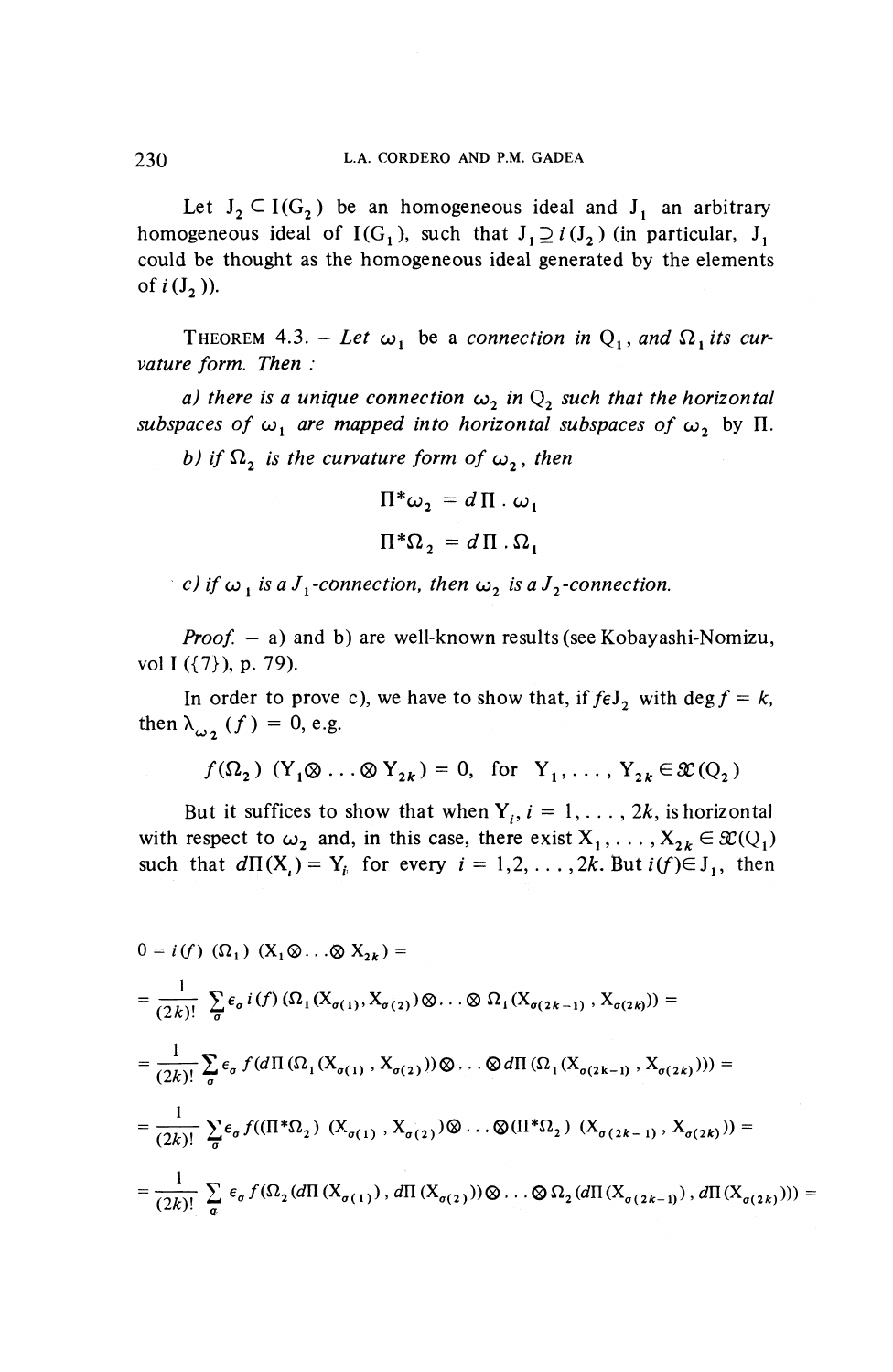$$
= \frac{1}{(2k)!} \sum_{\sigma} \epsilon_{\sigma} f(\Omega_2(Y_{\sigma(1)}, Y_{\sigma(2)}) \otimes \ldots \otimes \Omega_2(Y_{\sigma(2k-1)}, Y_{\sigma(2k)})) =
$$
  
=  $f(\Omega_2) (Y_1 \otimes \ldots \otimes Y_{2k})$ 

*Remark.* – Note that, if  $\overline{J}_2$  is another homogeneous ideal of I(G<sub>2</sub>) with  $\overline{J}_2 \supset J_2$ , it might happen that  $\omega_2$  be, in fact, a  $\overline{J}_2$ -connection.

Now, let  $J_2$ ,  $J'_2$  (respect.  $J_1$ ,  $J'_1$ ) homogeneous ideales of  $I(G_2)$ (respect.  $I(G_i)$ ) such that

$$
\mathbf{J}_1 \supseteq i \left( \mathbf{J}_2 \right) , \ \mathbf{J}'_1 \supseteq i \left( \mathbf{J}'_2 \right)
$$

By virtue of Theorem 4.3, given  $\omega_1$  a J<sub>1</sub>-connection and  $\omega'_1$  a  $J_1'$ -connection, there exist  $\omega_2$  a  $J_2$ -connection and  $\omega_2'$  a  $J_2'$ -connection satisfying the condition b) in the Theorem. Then, consider the graded differential algebras

$$
\hat{W}_1(J_1, J'_1) = I(G_1) / J_1 \otimes_R I(G_1) / J'_1 \otimes_R \Lambda(I^+(G_1))
$$
  

$$
\hat{W}_2(J_2, J'_2) = I(G_2) / J_2 \otimes_R I(G_2) / J'_2 \otimes_R \Lambda(I^+(G_2))
$$

The homomorphism  $i : I(G_2) \rightarrow I(G_1)$  induces canonically a new homomorphism of graded algebras

$$
\overline{i}: \hat{W}_2(J_2, J'_2) \rightarrow \hat{W}_1(J_1, J'_1)
$$

PROPOSITION 4.4. - The following diagram is commutative



*Proof.* – It suffices to prove the commutativity for  $\overline{f} = f \pmod{J_2}$ ,  $\overline{\overline{f}} = f \text{ (mod } J'_2)$  with  $f \in I(G_2)$ , and  $\Delta_{\omega_2,\omega'_2} = \Delta_{\omega_1,\omega'_1} \cdot \overline{i}$ .

If  $\overline{i}$ : I(G<sub>2</sub>)/J<sub>2</sub>  $\rightarrow$  I(G<sub>1</sub>)/J<sub>1</sub> denotes, once more, the mapping given by  $\overline{i(f)} = \overline{i(f)}$ , we have

$$
\rho_{\omega_2\omega_2'}(\overline{f})=\lambda_{\omega_2}(f)=f(\Omega_2)
$$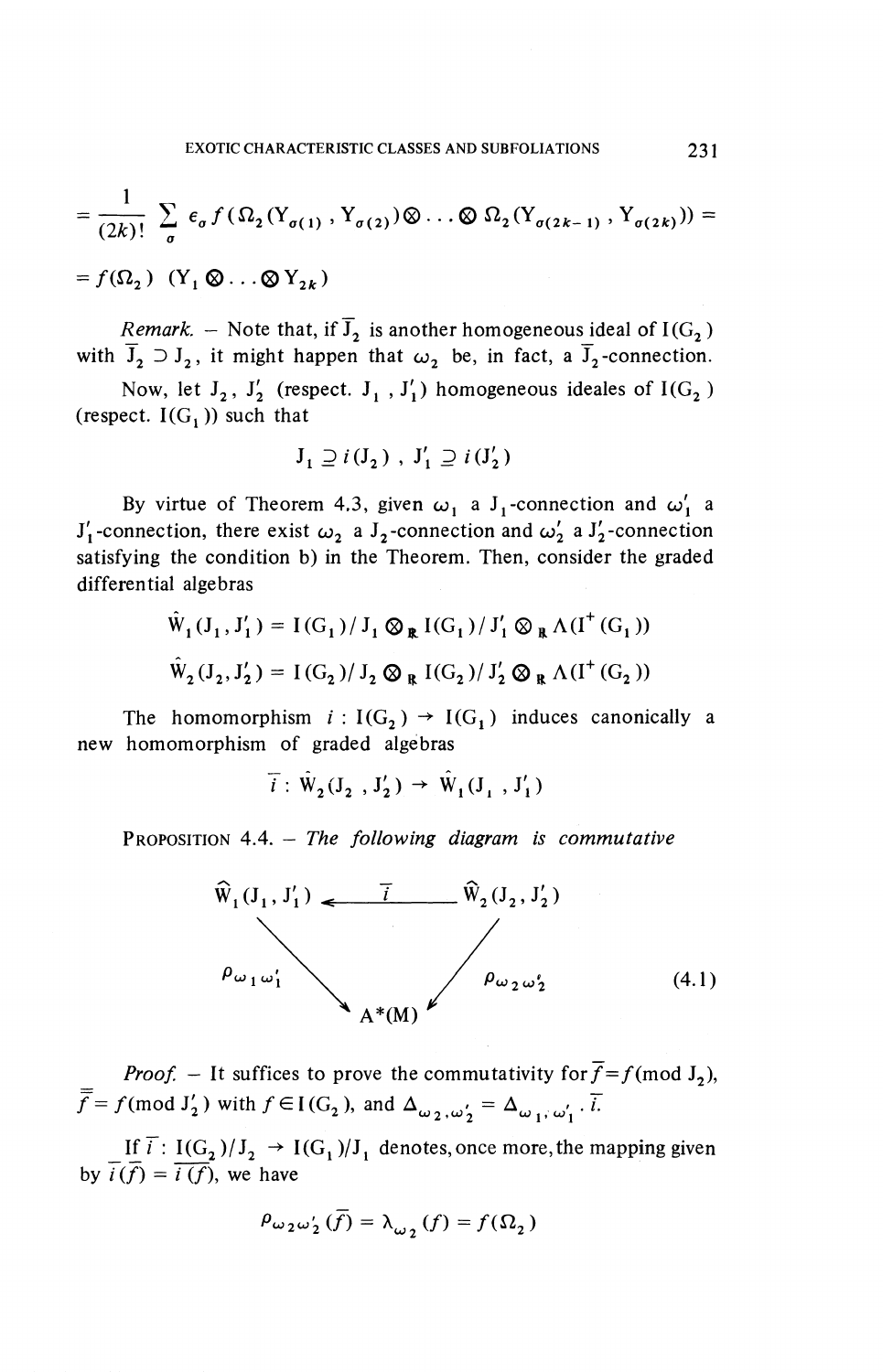**and**

$$
\rho_{\omega_1\omega'_1}(\overline{i}(\overline{f})) = \rho_{\omega_1\omega'_1}(\overline{i(f)}) = i(f)(\Omega_1)
$$

and it is clear that  $f(\Omega_2)$  and  $i(f)$   $(\Omega_1)$  define the same element of A<sup>\*</sup>(M). In a similar way, the commutativity is proved for  $\overline{f}$ .

Now, we consider



where  $\left[\overrightarrow{\omega_2}, \overrightarrow{\omega'_2}\right]$  is the unique connection in  $Q_2 \times I$  which might be obtained form  $\overrightarrow{[\omega_1,\omega_1]}$  in  $Q_1 \times I$  through Theorem 4.3; hence, the following diagram is commutative



*Remark.* – If  $\overline{J}_2$  and  $\overline{J}'_2$  are homogeneous ideales of I(G<sub>2</sub>) such that  $\overline{J}_2 \supset J_2$ ,  $\overline{J}'_2 \supset J'_2$ , and the connections  $\omega_2$ ,  $\omega'_2$  are not only  $J_2$ -and  $J'_{2}$ -connections but  $\overline{J}_{2}$ - and  $\overline{J}'_{2}$ -connections, respectively, and if

 $\eta$  :  $\hat{W}_2(J_2,J'_2) \rightarrow \hat{W}_2(\overline{J}_2,\overline{J}'_2)$ 

is the canonical projection, (4.1) can be enlarged to a new commutative diagram

232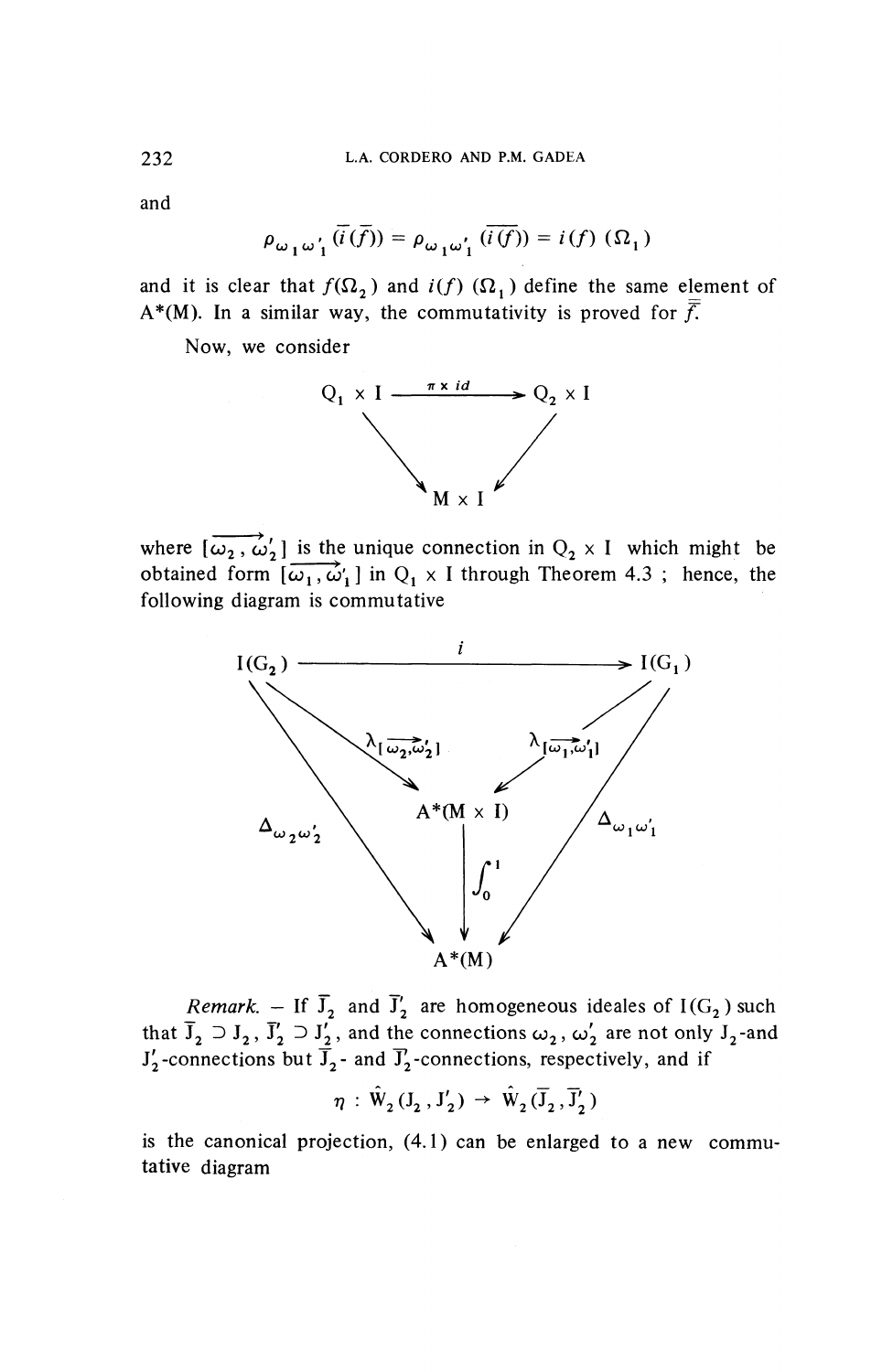

THEOREM 4.5. *—Diagram (4,1 ) induces, in cohomology, a new commutative diagram*



Hence

$$
\operatorname{Im} \rho_{\omega_2 \omega'_2}^* \subset \operatorname{Im} \rho_{\omega_1 \omega'_1}^* \tag{4.3}
$$

*Moreover,*  $\mathbf{Im} \, p^{\ast}_{\omega_2 \omega'_2}$  does not change when  $\omega_1$  (respect.  $\omega'_1$ ) runs over its J<sub>1</sub>-connected component (respect. J'<sub>1</sub>-connected compo*nent).*

*Proof. -* The commutativity of this diagram is evident from that of (4.1), and this fact implies trivially (4.3).

In order to prove the last assertion, it suffices to show that if  $\omega_1$  (respect.  $\omega'_1$ ) runs over its J<sub>1</sub>-connected (respect. J<sub>1</sub>-connected) component, then  $\omega_2$  (respect,  $\omega'_2$ ) does it over its J<sub>2</sub>-connected (respect.  $J'_{2}$ -connected) component.

For that, let  $\overline{\omega}_1$  be a connection in  $Q_1$  differentiably J<sub>1</sub>-homotopic to  $\omega_1$  and let  $\overline{\omega}_2$  be the connection in  $Q_2$  corresponding to  $\overline{\omega}_1$ through Theorem 4.3;  $\overline{\omega}_2$  is a J<sub>2</sub>-connection. Now, consider the connection  $\widetilde{\omega}$  in  $Q_1 \times I \rightarrow M \times I$  which defines the J<sub>1</sub>-homotopy between  $\omega_1$  and  $\overline{\omega}_1$ ;  $\widetilde{\omega}$  is also a J<sub>1</sub>-connection and its corresponding connection in  $Q_2 \times I$  through Theorem 4.3 is a J<sub>2</sub>-connection which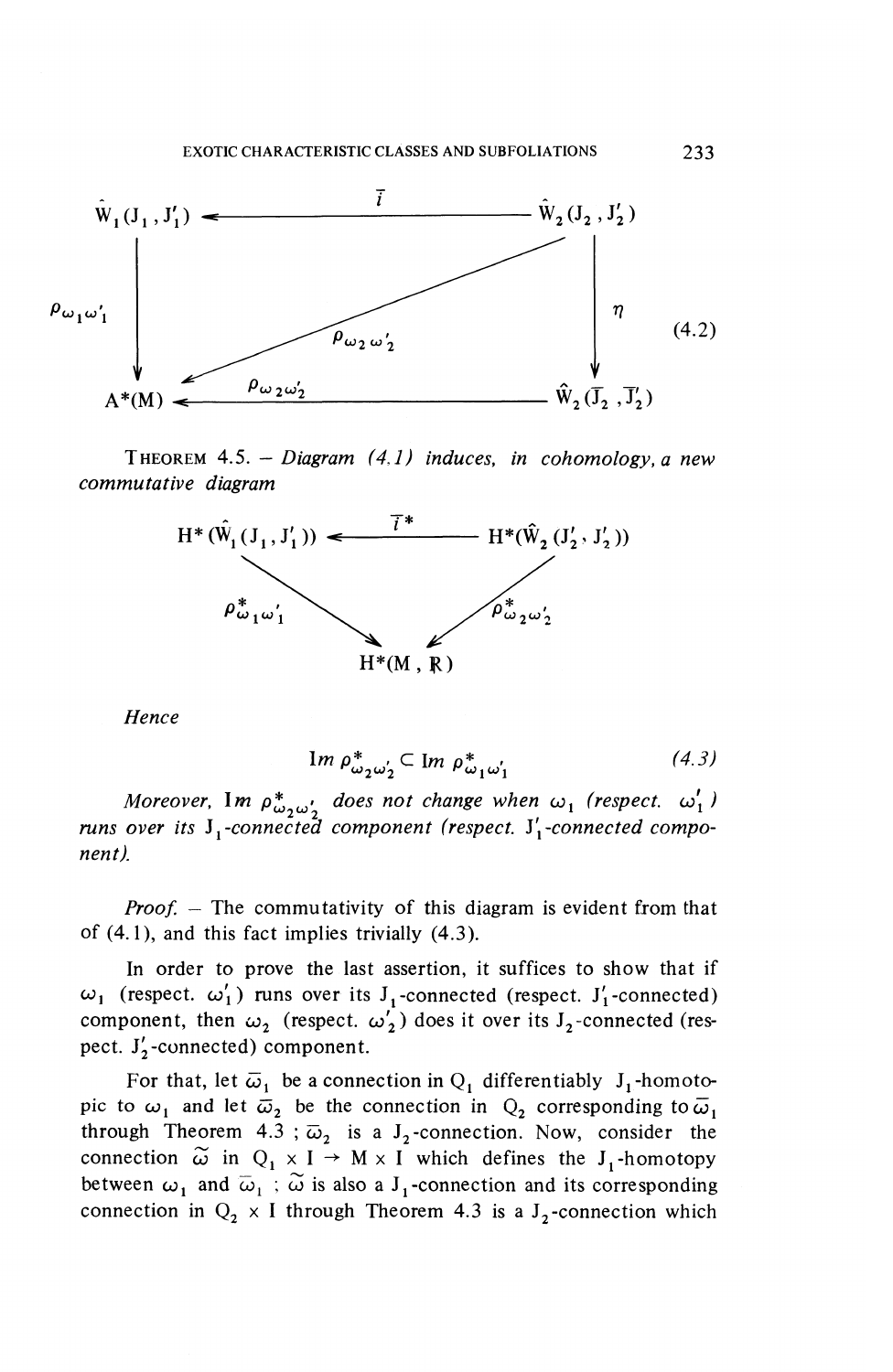defines a J<sub>2</sub>-homotopy between  $\omega_2$  and  $\bar{\omega}_2$ . All these facts can be easily checked by a direct calculation.

#### **5. Application to subfoliations.**

The geometric situation which we have described in § 1 is a particular case of multifoliate structure on the manifold M and is defined as follows : consider the set  $P = \{1, 2, 3\}$  with the usual order,  $1 < 2 < 3$ , and suppose dim  $M = n$ . Now, we define a mapping

$$
\alpha = \{1, 2, \ldots, n\} \rightarrow P
$$

and, thus,  $\{\alpha\}$  is P-multifoliate and we have determined the subgroup  $G_p \subset$  Gl  $(n, R)$  of matrices

$$
\begin{pmatrix} * & * & * & * \\ - & - & - & - & - \\ 0 & * & * & * \\ - & - & - & - & - \\ 0 & 0 & * & * \end{pmatrix} P_1
$$

Let us suppose given an integrable  $G_p$ -structure on M; then, on M, there exist two foliations  $F_1$ ,  $F_2$  of dimensions  $p_1$ ,  $p_2$ , respectively, and such that every leaf of  $F_2$  is, itself, foliated by leaves of  $F_1$ . This fact is equivalent to the existence of two vector subbundles  $E_i \subset TM$ ,  $i = 1, 2$ , and an injective morphism



If  $N_i = TM/E_i$ ,  $i = 1,2$ , is the normal bundle of  $F_i$ , there is canonically defined a surjective morphism

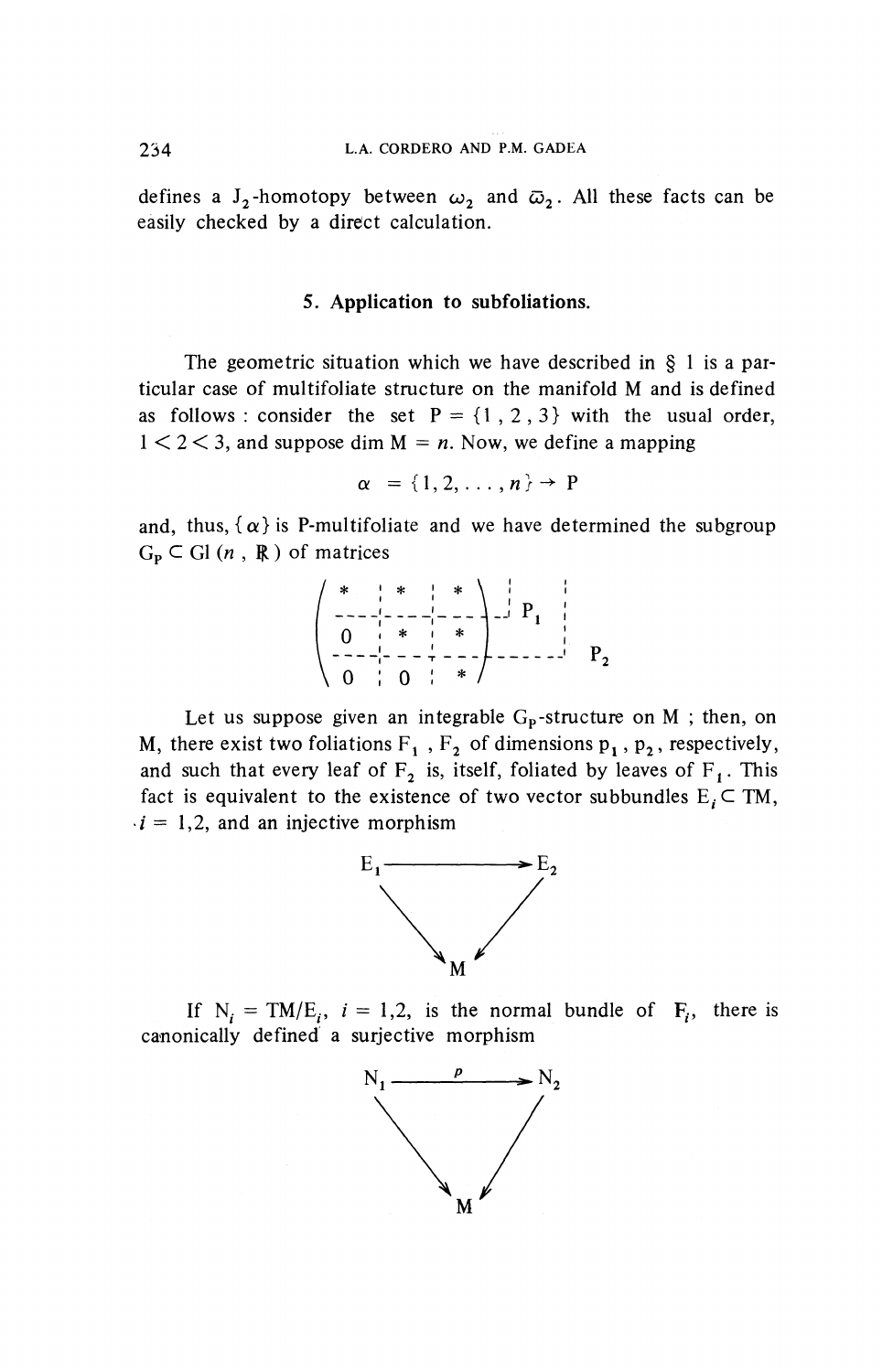Denote  $q_i = n - p_i = \text{codim } F_i$ ,  $i = 1, 2$ ; it is possible to choose a covering  $\{U\}$  of M which trivializes simultaneously N<sub>1</sub> and N<sub>2</sub>, and a local basis of sections of  $N_1$ 

$$
\omega^1,\ldots,\ \omega^{q\,2}\ ,\omega^{q\,2+1},\ldots,\omega^{q_1}
$$

in such form that  $\omega^1, \ldots, \omega^{q_2}$  is a local basis of sections of N<sub>2</sub>; it is clear that this choice can be done compatibly with  $p : N_1 \rightarrow N_2$ . Moreover, as  $E_1$  and  $E_2$  are completely integrable

$$
d\omega^{i} = \theta_{j}^{i} \wedge \omega^{j} , i, j = 1, 2, ..., q_{2}
$$
  

$$
d\omega^{a} = \theta_{j}^{a} \wedge \omega^{j} + \theta_{b}^{a} \wedge \omega^{b} , a, b = q_{2} + 1, ..., q_{1}
$$

and the matrix of 1-forms

$$
\theta = \begin{pmatrix} \theta_i^i & 0 \\ \theta_i^a & \theta_b^a \end{pmatrix}
$$

is the 1-form of a connection in  $N_1$ , which is basic with respect to  $F_1$ , and

$$
\theta' = (\theta_j^i)
$$

is the 1-form of a connection in N<sub>2</sub>, basic with respect to F<sub>2</sub>. If  $\nabla$ (respect.  $\nabla'$ ) denotes to derivation law associated to  $\theta$  (respect.  $\theta'$ ), the following diagram commutes

$$
\Gamma(N_1) \longrightarrow \Gamma(T^*M \otimes N_1)
$$
\n
$$
p \downarrow \qquad \qquad \downarrow \qquad 1 \otimes p \qquad (5.1)
$$
\n
$$
\Gamma(N_2) \longrightarrow \nabla' \longrightarrow \Gamma(T^*M \otimes N_2)
$$

Similarly, if we consider a weakly-compatible Riemannian metric (see Vaisman  $({11})$ ) on the multifoliate manifold M, it is possible to define two metric connections  $\tilde{\nabla}$  and  $\nabla'$  on N<sub>1</sub> and N<sub>2</sub> respectively, which permit to write a new commutative diagram like (5.1) (in particular, by using the techniques introduced in  $({4})$ , it is possible to write the global expression of these connections).

By another part, consider the Lie groups  $G_1$  and  $G_2$  given as follows :  $G_1 \subset Gl(q_1, \mathbb{R})$  is the group of all matrices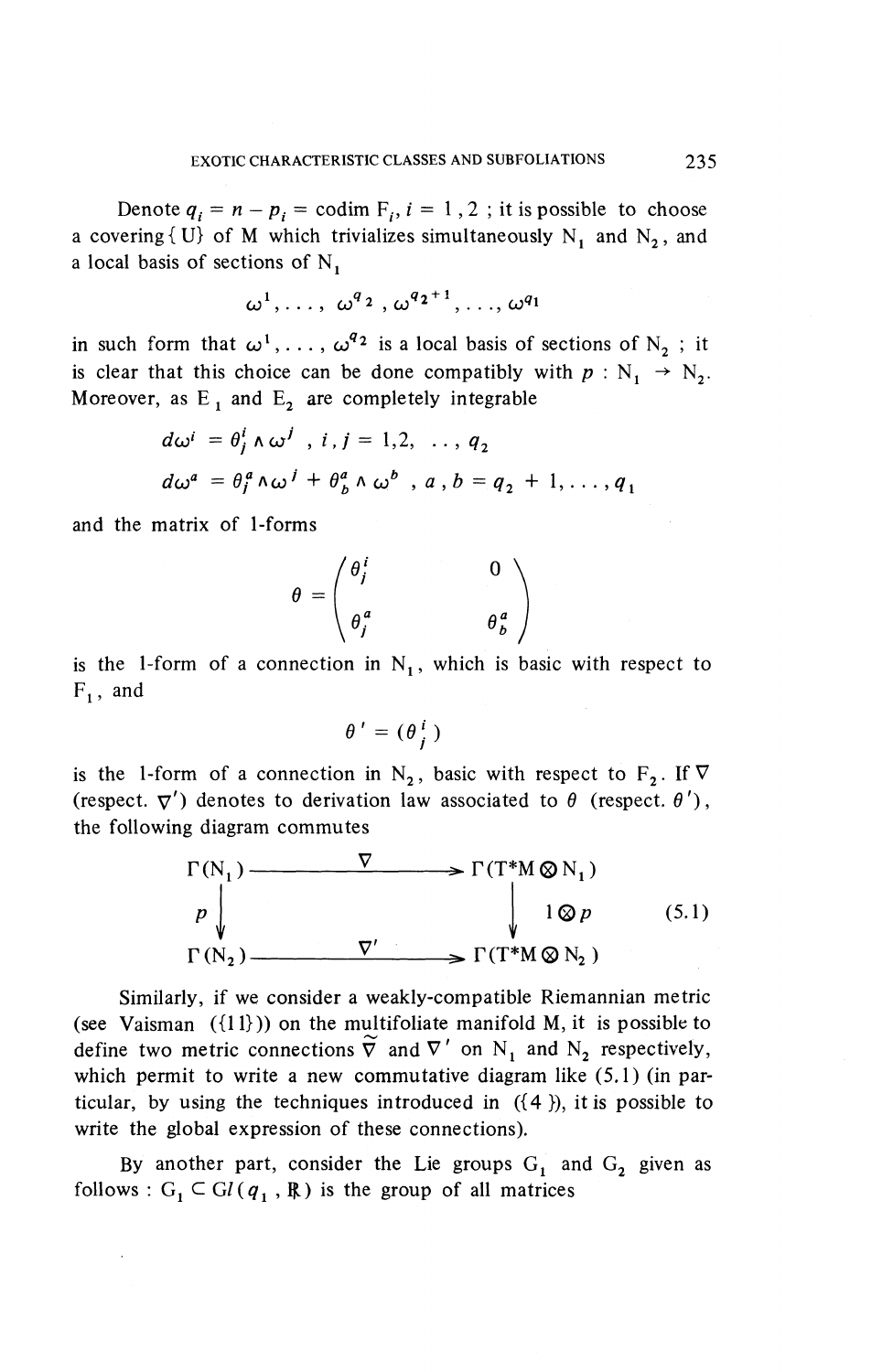$$
m = \begin{pmatrix} A & 0 \\ B & C \end{pmatrix}
$$

with  $A \in GL(q_2, \mathbb{R})$ , and  $G_2 = GL(q_2, \mathbb{R})$ , and the homomorphism



Next, consider  $I(G_1)$  and  $I(G_2)$  and their homogeneous ideales given by

Ideales of 
$$
I(G_1) : J_1 = J(\geq q_1), J'_1 = J(\text{odd})
$$
  
Ideales of  $I(G_2) : J_2 = J(\geq q_1), J'_2 = J(\text{odd}), J_2 = J(\geq q_2)$ 

Clearly,  $\nabla$  (respect.  $\nabla'$ ) is a  $J_1$ -connection (respect.  $J_2$ -connection) and  $\tilde{\nabla}$  (respect.  $\tilde{\nabla}'$ ) is a J'<sub>1</sub>-connection (respect. J'<sub>2</sub>-connection); in fact,  $\nabla'$  is a  $\overline{J}_2$ -connection.

Under these assumptions, we can use the results of  $\S$  4 and state





*Hence,* Im  $\rho^*_{\nabla' \nabla'} \subset \mathbf{Im} \rho^*_{\nabla \nabla}$ , *e.g. the set of exotic classes of*  $F^2$  is a *subset of the set of exotic classes of*  $F_1$ .

This result permits us to give a topological obstruction to  $F_1$  be a subfoliation of  $F_2$ , as follows :

COROLLARY 5.2. - *A necessary condition for*  $F_1$  *be a subfoliation* of  $F^2$  *is that every exotic class of*  $F^2$  *be also an exotic class of*  $F^1$ .

At last, note that if  $F_2$  is given by  $E_2 = TM$ , e.g. if  $F_2$  has the manifold M as unique leaf, that obstruction is trivial.